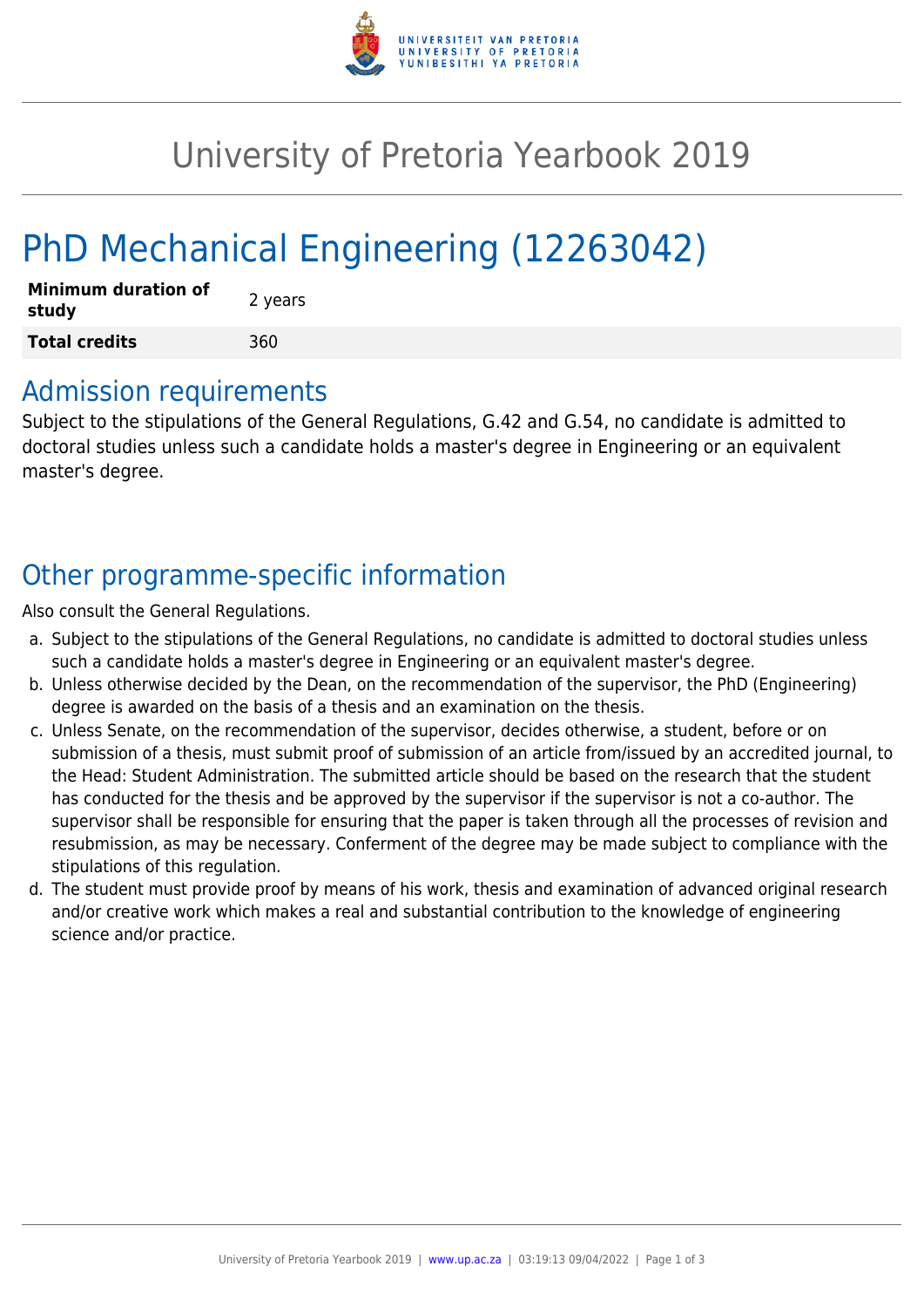

## Curriculum: Year 1

**Minimum credits: 360**

#### **Core modules**

#### **Thesis: Mechanical engineering 990 (MIR 990)**

| <b>Module credits</b>         | 360.00                                  |
|-------------------------------|-----------------------------------------|
| <b>Prerequisites</b>          | No prerequisites.                       |
| Language of tuition           | Module is presented in English          |
| <b>Department</b>             | Mechanical and Aeronautical Engineering |
| <b>Period of presentation</b> | Year                                    |